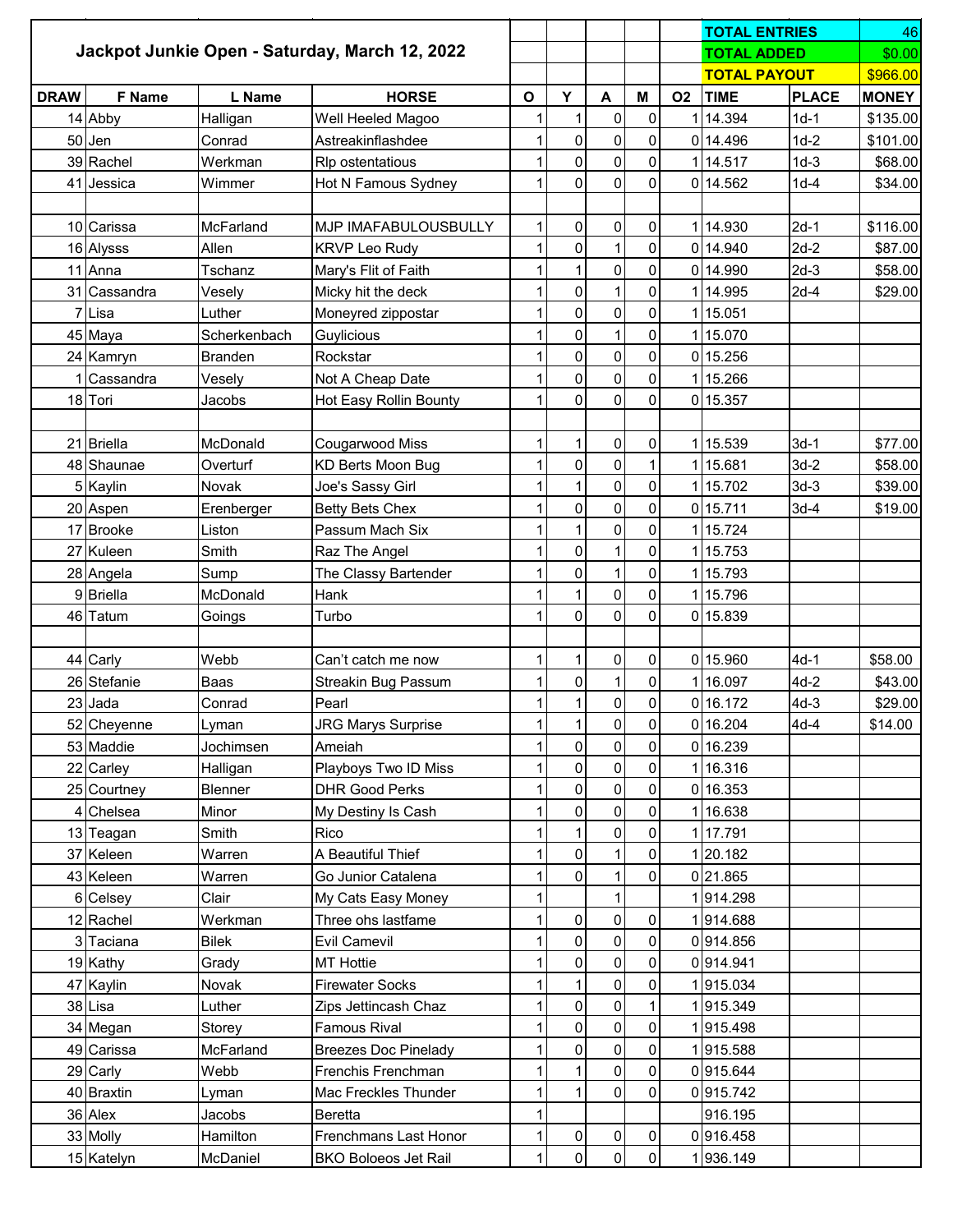|                |                |                                                    | <b>TOTAL ENTRIES</b> |              | 33       |
|----------------|----------------|----------------------------------------------------|----------------------|--------------|----------|
|                |                | Jackpot Junkie 2nd Open - Saturday, March 12, 2022 | <b>TOTAL ADDED</b>   |              | \$0.00   |
|                |                |                                                    | <b>TOTAL PAYOUT</b>  |              | \$445.00 |
| <b>F</b> Name  | L Name         | <b>HORSE</b>                                       | <b>TIME</b>          | <b>Place</b> | \$Won    |
| Rachel         | Werkman        | Rlp ostentatious                                   | 14.517               | $1d-1$       | \$78.00  |
| Abby           | Halligan       | Well Heeled Magoo                                  | 14.608               | $1d-2$       | \$47.00  |
| Carissa        | McFarland      | MJP IMAFABULOUSBULLY                               | 14.930               | $1d-3$       | \$31.00  |
| Cassandra      | Vesely         | Micky hit the deck                                 | 14.995               |              |          |
|                |                |                                                    |                      |              |          |
| Maya           | Scherkenbach   | Guylicious                                         | 15.070               | $2d-1$       | \$67.00  |
| Lisa           | Luther         | Zips Jettincash Chaz                               | 15.129               | $2d-2$       | \$40.00  |
| Lisa           | Luther         | Moneyred zippostar                                 | 15.255               | $2d-3$       | \$27.00  |
| Cassandra      | Vesely         | Not A Cheap Date                                   | 15.266               |              |          |
| Megan          | Storey         | <b>Famous Rival</b>                                | 15.389               |              |          |
| Kuleen         | Smith          | Raz The Angel                                      | 15.437               |              |          |
|                |                |                                                    |                      |              |          |
| <b>Briella</b> | McDonald       | Cougarwood Miss                                    | 15.519               | $3d-1$       | \$45.00  |
| <b>Brooke</b>  | Liston         | Passum Mach Six                                    | 15.588               | $3d-2$       | \$27.00  |
| Shaunae        | Overturf       | KD Berts Moon Bug                                  | 15.681               | $3d-3$       | \$18.00  |
| Kaylin         | Novak          | Joe's Sassy Girl                                   | 15.702               |              |          |
| Angela         | Sump           | The Classy Bartender                               | 15.793               |              |          |
|                |                |                                                    |                      |              |          |
| Stefanie       | Baas           | Streakin Bug Passum                                | 16.097               | $4d-1$       | \$33.00  |
| Emilee         | Hintz          | Kasse                                              | 16.214               | $4d-2$       | \$20.00  |
| Maddie         | Jochimsen      | Sharp Dude                                         | 16.223               | $4d-3$       | \$13.00  |
| Carley         | Halligan       | Playboys Two ID Miss                               | 16.448               |              |          |
| Chelsea        | Minor          | My Destiny Is Cash                                 | 16.638               |              |          |
| Keleen         | Warren         | A Beautiful Thief                                  | 17.384               |              |          |
| Teagan         | Smith          | Rico                                               | 17.534               |              |          |
| Lydia          | Franzenburg    | Go Junior Catalena                                 | 17.680               |              |          |
| Ella           | ArmstrongBrush | Phoenix                                            | 21.749               |              |          |
| Lacey          | Franzenburg    | Alaina                                             | 23.123               |              |          |
| Celsey         | Clair          | My Cats Easy Money                                 | 914.298              |              |          |
| Rachel         | Werkman        | Three ohs lastfame                                 | 914.688              |              |          |
| Kaylin         | Novak          | <b>Firewater Socks</b>                             | 915.034              |              |          |
| Carissa        | McFarland      | <b>Breezes Doc Pinelady</b>                        | 915.588              |              |          |
| <b>Briella</b> | McDonald       | Hank                                               | 915.774              |              |          |
| Tacie          | Overturf       | Deguello                                           | 915.868              |              |          |
| Delainey       | Markt          | Kitty                                              | 916.561              |              |          |
| Katelyn        | McDaniel       | <b>BKO Boloeos Jet Rail</b>                        | 999.999              |              |          |
|                |                |                                                    |                      |              |          |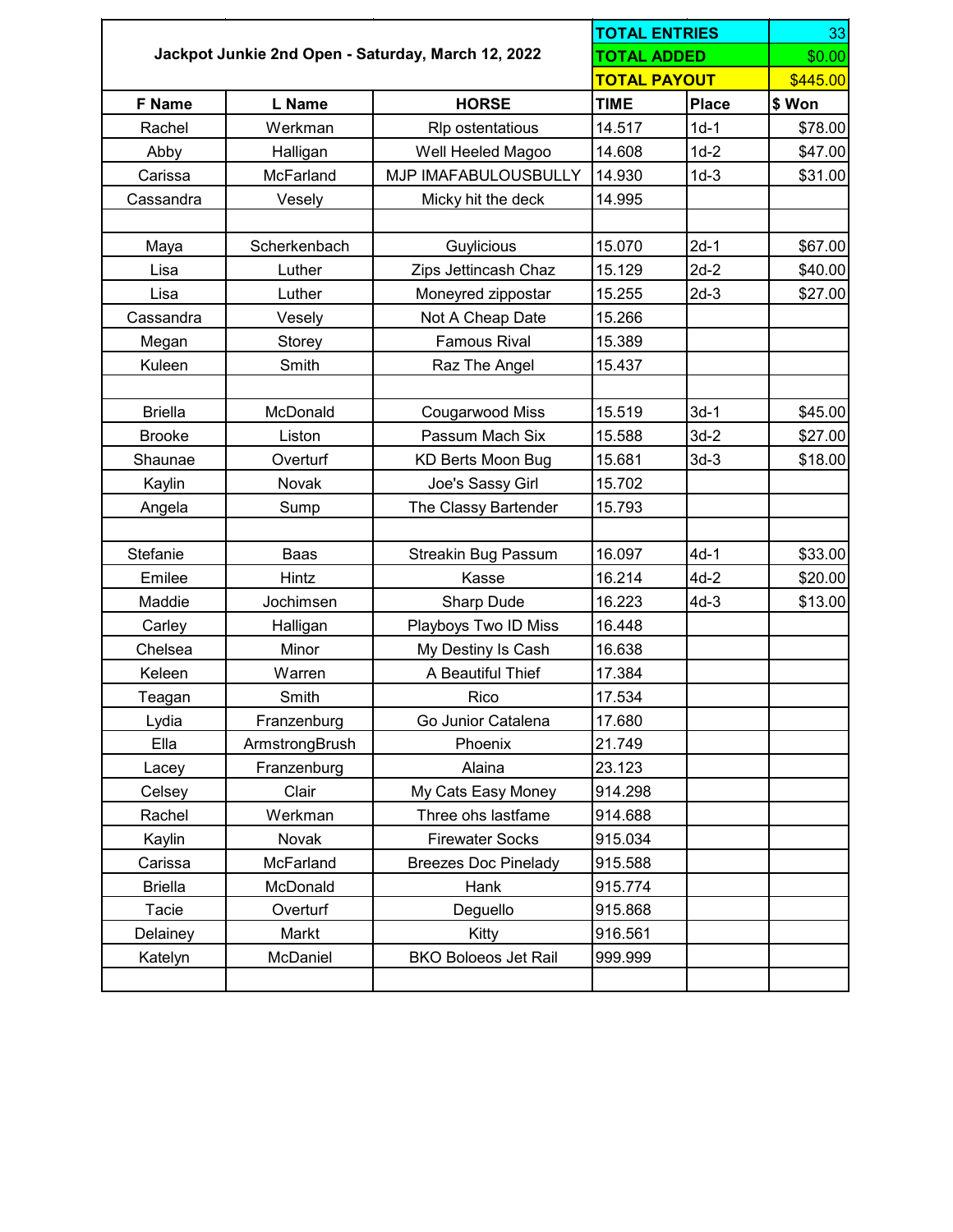|                |                |                                         |                           |              |                     |                           |                |             | <b>TOTAL ENTRIES</b> | 34           |
|----------------|----------------|-----------------------------------------|---------------------------|--------------|---------------------|---------------------------|----------------|-------------|----------------------|--------------|
|                |                | Jackpot Junkie - Sunday, March 13, 2022 |                           |              |                     |                           |                |             | <b>TOTAL ADDED</b>   | \$0.00       |
|                |                |                                         |                           |              |                     |                           |                |             | <b>TOTAL PAYOUT</b>  | \$714.00     |
| <b>DRAW</b>    | <b>F</b> Name  | L Name                                  | <b>HORSE</b>              | $\mathbf{o}$ | Y                   | $\boldsymbol{\mathsf{A}}$ | M              | <b>TIME</b> | <b>PLACE</b>         | <b>MONEY</b> |
| 30             | Rachel         | Werkman                                 | Rlp ostentatious          |              | 0                   | 0                         | $\Omega$       | 14.449 1d-1 |                      | \$125.00     |
| 17             | Abby           | Halligan                                | Well Heeled Magoo         | 1            | $\mathbf{1}$        | $\mathbf 0$               | $\mathbf 0$    | 14.470 1d-2 |                      | \$75.00      |
| 38             | Celsey         | Clair                                   | My Cats Easy Money        | 1            |                     | 1                         |                | 14.730 1d-3 |                      | \$50.00      |
| 31             | Payton         | Erritt                                  | Shoot Yeah Ima Romeo      |              | 0                   |                           | $\Omega$       | 14.912      |                      |              |
|                |                |                                         |                           |              |                     |                           |                |             |                      |              |
| 10             | Maya           | Scherkenbach                            | Guylicious                | 1            | 0                   | $\mathbf{1}$              | $\pmb{0}$      | 14.994 2d-1 |                      | \$107.00     |
| 26             | Kaylin         | Novak                                   | <b>Firewater Socks</b>    |              | 1                   | $\Omega$                  | $\mathbf{0}$   | 15.044 2d-2 |                      | \$64.00      |
| 40             | Morgan         | Nelson                                  | My Lil Red Wagon          | 1            | $\mathbf{1}$        |                           |                | 15.197 2d-3 |                      | \$43.00      |
| 35             | Tatum          | Goings                                  | Turbo                     | 1            | 0                   | 0                         | $\mathbf 0$    | 15.300      |                      |              |
| 13             | <b>Briella</b> | McDonald                                | Cougarwood Miss           |              |                     | $\Omega$                  | $\mathbf 0$    | 15.328      |                      |              |
|                |                |                                         |                           |              |                     |                           |                |             |                      |              |
| 3              | Kaylin         | Novak                                   | Joe's Sassy Girl          | $\mathbf{1}$ | 1                   | 0                         | $\mathbf 0$    | 15.525 3d-1 |                      | \$71.00      |
| 21             | Shaunae        | Overturf                                | KD Berts Moon Bug         |              | 0                   | $\mathbf 0$               |                | 15.597 3d-2 |                      | \$43.00      |
| 20             | <b>Briella</b> | McDonald                                | Hank                      | 1            | 1                   | 0                         | 0              | 15.673 3d-3 |                      | \$29.00      |
| 18             | Courtney       | <b>Blenner</b>                          | <b>DHR Good Perks</b>     |              | 0                   | $\mathbf 0$               | $\mathbf 0$    | 15.686      |                      |              |
| 22             | Angela         | Sump                                    | The Classy Bartender      |              | 0                   | 1                         | $\mathbf 0$    | 15.687      |                      |              |
| 32             | Maddie         | Jochimsen                               | Sharp Dude                | 1            | 0                   | 0                         | 0              | 15.722      |                      |              |
| $\overline{7}$ | Stefanie       | <b>Baas</b>                             | Streakin Bug Passum       |              | 0                   | 1                         | $\mathbf 0$    | 15.843      |                      |              |
| 28             | Chelsea        | Minor                                   | CH Racys Cash             | 1            | 0                   |                           | $\overline{0}$ | 15.846      |                      |              |
|                |                |                                         |                           |              |                     |                           |                |             |                      |              |
| 15             | Cheyenne       | Lyman                                   | <b>JRG Marys Surprise</b> | 1            | $\mathbf{1}$        | 0                         | 0              | 15.988 4d-1 |                      | \$54.00      |
| 24             | <b>Brooke</b>  | Liston                                  | Passum Mach Six           |              | 1                   | $\mathbf 0$               | $\mathbf 0$    | 16.008 4d-2 |                      | \$32.00      |
| 4              | Tacie          | Overturf                                | Deguello                  | 1            | $\mathsf{O}\xspace$ | 0                         | 0              | 16.190 4d-3 |                      | \$21.00      |
| 23             | Carley         | Halligan                                | Playboys Two ID Miss      | 1            | $\mathsf 0$         | $\mathbf 0$               | 0              | 16.263      |                      |              |
| 11             | Maddie         | Jochimsen                               | Ameiah                    | 1            | $\mathbf 0$         | 0                         | $\mathbf 0$    | 16.308      |                      |              |
| 36             | Delainey       | Markt                                   | Kitty                     |              | 1                   | 0                         | 0              | 16.516      |                      |              |
| $\mathbf{1}$   | Payton         | Erritt                                  | Special Kinda Trouble     | 1            | 0                   | $\mathbf 0$               | 0              | 16.764      |                      |              |
| 8              | Keleen         | Warren                                  | A Beautiful Thief         | $\mathbf{1}$ | 0                   | 1                         | $\overline{0}$ | 16.803      |                      |              |
| 33             | Mckayla        | Rand                                    | TW French Drifter         | 11           | $\pmb{0}$           | 0                         | $\pmb{0}$      | 17.294      |                      |              |
| 25             | Keleen         | Warren                                  | Go Junior Catalena        | 1            | $\mathbf 0$         | $\pmb{0}$                 | $\mathbf 0$    | 17.314      |                      |              |
| 6              | Chelsea        | Minor                                   | My Destiny Is Cash        |              | $\pmb{0}$           | 0                         | $\pmb{0}$      | 17.603      |                      |              |
| 27             | Regan          | McClure                                 | Laughing doll xena        |              | 1                   | 0                         | $\mathbf 0$    | 24.056      |                      |              |
| 9              | Rachel         | Werkman                                 | Three ohs lastfame        | 1            | $\mathsf{O}\xspace$ | $\pmb{0}$                 | 0              | 914.469     |                      |              |
| 12             | Jessica        | Wimmer                                  | Hot N Famous Sydney       |              | $\pmb{0}$           | 0                         | 0              | 914.571     |                      |              |
| 5              | Megan          | Storey                                  | Famous Rival              |              | 0                   | 0                         | 0              | 915.195     |                      |              |
| 39             | Emma           | Eberline                                | Hot Playgun               | 1            | $\mathbf{1}$        |                           |                | 915.451     |                      |              |
| 14             | Molly          | Hamilton                                | Frenchmans Last Honor     |              | $\mathsf{O}\xspace$ | $\mathbf 0$               | $\mathbf 0$    | 918.390     |                      |              |
|                |                |                                         |                           |              |                     |                           |                |             |                      |              |
|                |                |                                         |                           |              |                     |                           |                |             |                      |              |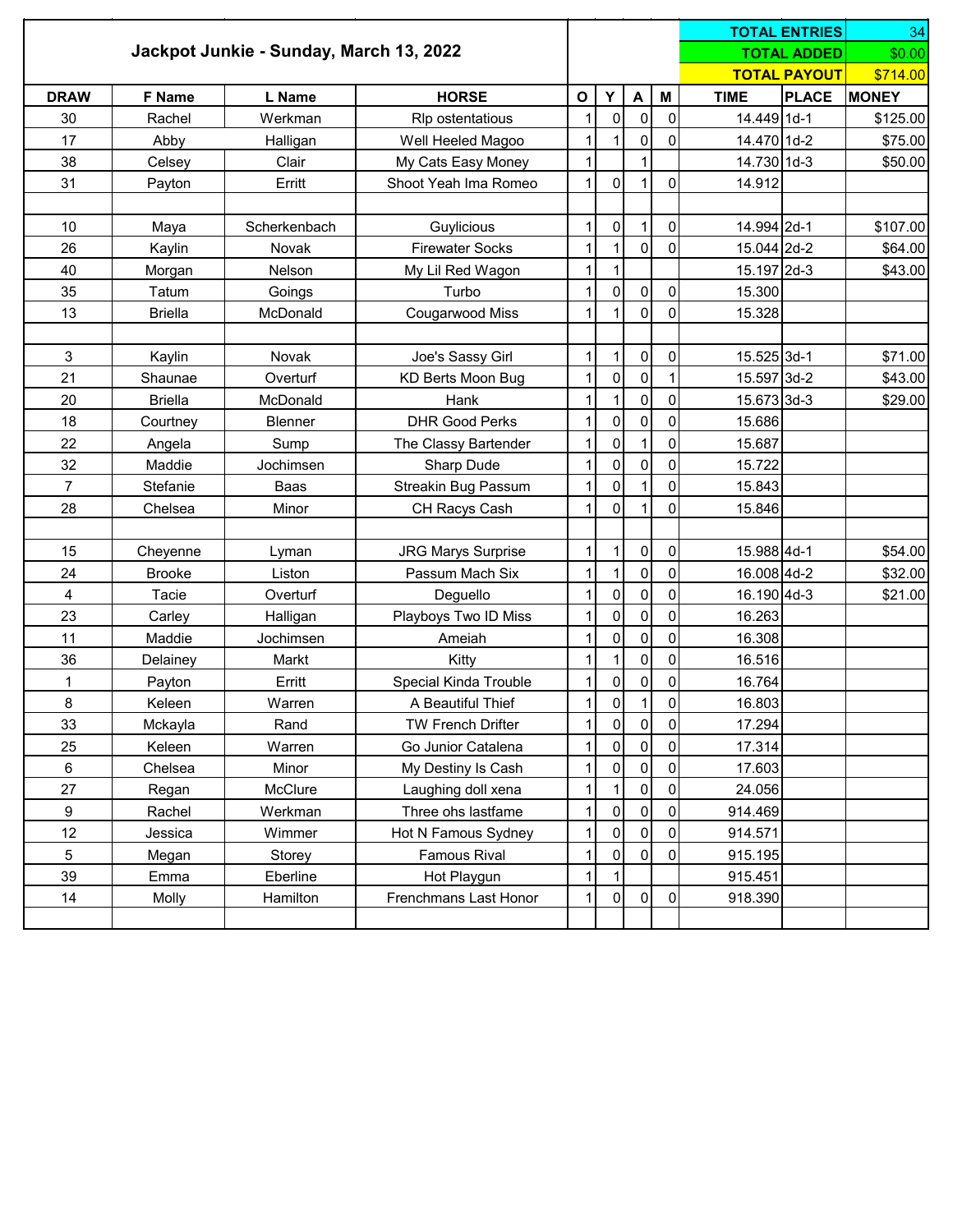|                |                |                                                    | <b>TOTAL ENTRIES</b> | 19                 |         |
|----------------|----------------|----------------------------------------------------|----------------------|--------------------|---------|
|                |                | Jackpot Junkie YOUTH 4D - Saturday, March 12, 2022 |                      | <b>TOTAL ADDED</b> | \$0.00  |
|                |                |                                                    | <b>TOTAL PAYOUT</b>  | \$256.00           |         |
| <b>F</b> Name  | L Name         | <b>HORSE</b>                                       | <b>TIME</b>          | <b>Place</b>       | \$ Won  |
| Abby           | Halligan       | Well Heeled Magoo                                  | 14.394 1d-1          |                    | \$90.00 |
|                |                |                                                    |                      |                    |         |
| Anna           | Tschanz        | Mary's Flit of Faith                               | 14.990 2d-1          |                    | \$77.00 |
| <b>Briella</b> | McDonald       | Cougarwood Miss                                    | 15.539 3d-1          |                    | \$31.00 |
| Kaylin         | Novak          | Joe's Sassy Girl                                   | 15.702 3d-2          |                    | \$21.00 |
| <b>Brooke</b>  | Liston         | Passum Mach Six                                    | 15.724               |                    |         |
| <b>Briella</b> | McDonald       | Hank                                               | 15.796               |                    |         |
|                |                |                                                    |                      |                    |         |
| Carly          | Webb           | Can't catch me now                                 | 15.960 4d-1          |                    | \$23.00 |
| Emilee         | <b>Hintz</b>   | Kasse                                              | 15.974 4d-2          |                    | \$15.00 |
| Jada           | Conrad         | Pearl                                              | 16.172               |                    |         |
| Cheyenne       | Lyman          | <b>JRG Marys Surprise</b>                          | 16.204               |                    |         |
| Delainey       | Markt          | Kitty                                              | 17.206               |                    |         |
| Teagan         | Smith          | Rico                                               | 17.791               |                    |         |
| Lydia          | Franzenburg    | Go Junior Catalena                                 | 18.444               |                    |         |
| Ella           | ArmstrongBrush | Phoenix                                            | 21.413               |                    |         |
| Lacey          | Franzenburg    | Alaina                                             | 23.392               |                    |         |
| Kaylin         | <b>Novak</b>   | <b>Firewater Socks</b>                             | 915.034              |                    |         |
| Carly          | Webb           | Frenchis Frenchman                                 | 915.644              |                    |         |
| <b>Braxtin</b> | Lyman          | Mac Freckles Thunder                               | 915.742              |                    |         |
| Leigha         | Elliott        | Chevy                                              | 916.111              |                    |         |
|                |                |                                                    |                      |                    |         |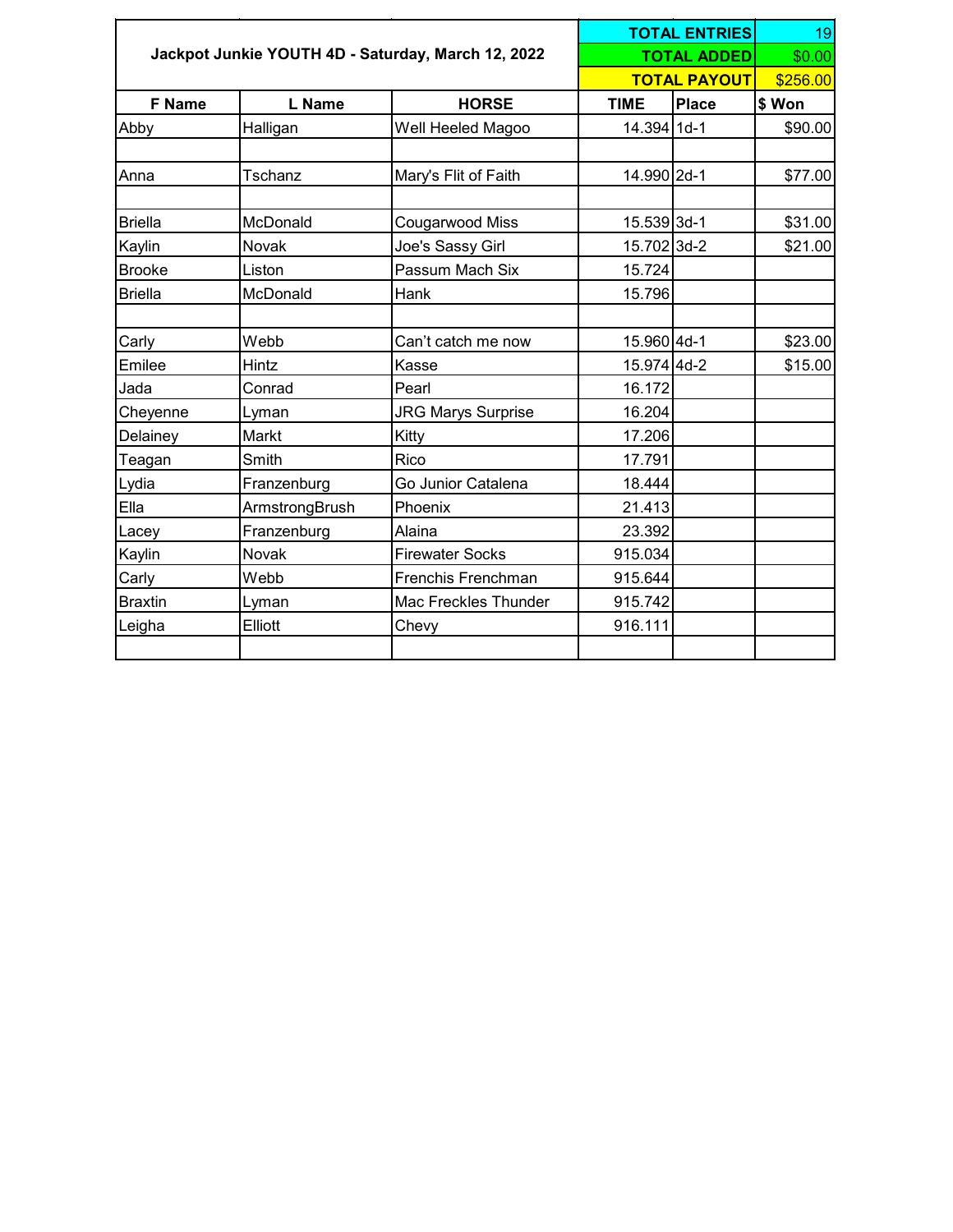|                |                                                  |                           | <b>TOTAL ENTRIES</b>   | 15       |             |
|----------------|--------------------------------------------------|---------------------------|------------------------|----------|-------------|
|                | Jackpot Junkie YOUTH 4D - Sunday, March 13, 2022 |                           | <b>TOTAL ADDED</b>     | \$0.00   |             |
|                |                                                  |                           | <b>TOTAL PAYOUT</b>    | \$202.50 |             |
| F Name         | L Name                                           | <b>HORSE</b>              | <b>TIME</b>            | Place    | \$ Won      |
| Abby           | Halligan                                         | Well Heeled Magoo         | 14.470 1d-1            |          | \$71.00     |
|                |                                                  |                           |                        |          |             |
| Kaylin         | <b>Novak</b>                                     | <b>Firewater Socks</b>    | 15.044 2d-1            |          | \$36.00     |
| Morgan         | Nelson                                           | my lil red wagon          | 15.197 <sub>2d-2</sub> |          | \$24.00     |
| <b>Briella</b> | McDonald                                         | Cougarwood Miss           | 15.328                 |          |             |
| Kaylin         | Novak                                            | Joe's Sassy Girl          | 15.525 3d-1            |          | \$<br>24.00 |
| <b>Briella</b> | McDonald                                         | Hank                      | 15.673 3d-2            |          | \$16.00     |
|                |                                                  |                           |                        |          |             |
| Cheyenne       | Lyman                                            | <b>JRG Marys Surprise</b> | 15.988 4d-1            |          | \$18.00     |
| <b>Brooke</b>  | Liston                                           | Passum Mach Six           | 16.008 4d-2            |          | \$12.00     |
| Delainey       | Markt                                            | Kitty                     | 16.516                 |          |             |
| Lydia          | Franzenburg                                      | Go Junior Catalena        | 17.044                 |          |             |
| Faith          | Eberline                                         | Pigpen                    | 17.313                 |          |             |
| Lacey          | Franzenburg                                      | Alaina                    | 20.128                 |          |             |
| Ella           | ArmstrongBrush                                   | Phoenix                   | 21.867                 |          |             |
| Regan          | McClure                                          | Laughing doll xena        | 24.056                 |          |             |
| Emma           | Eberline                                         | Hot Playgun               | 915.451                |          |             |
|                |                                                  |                           |                        |          |             |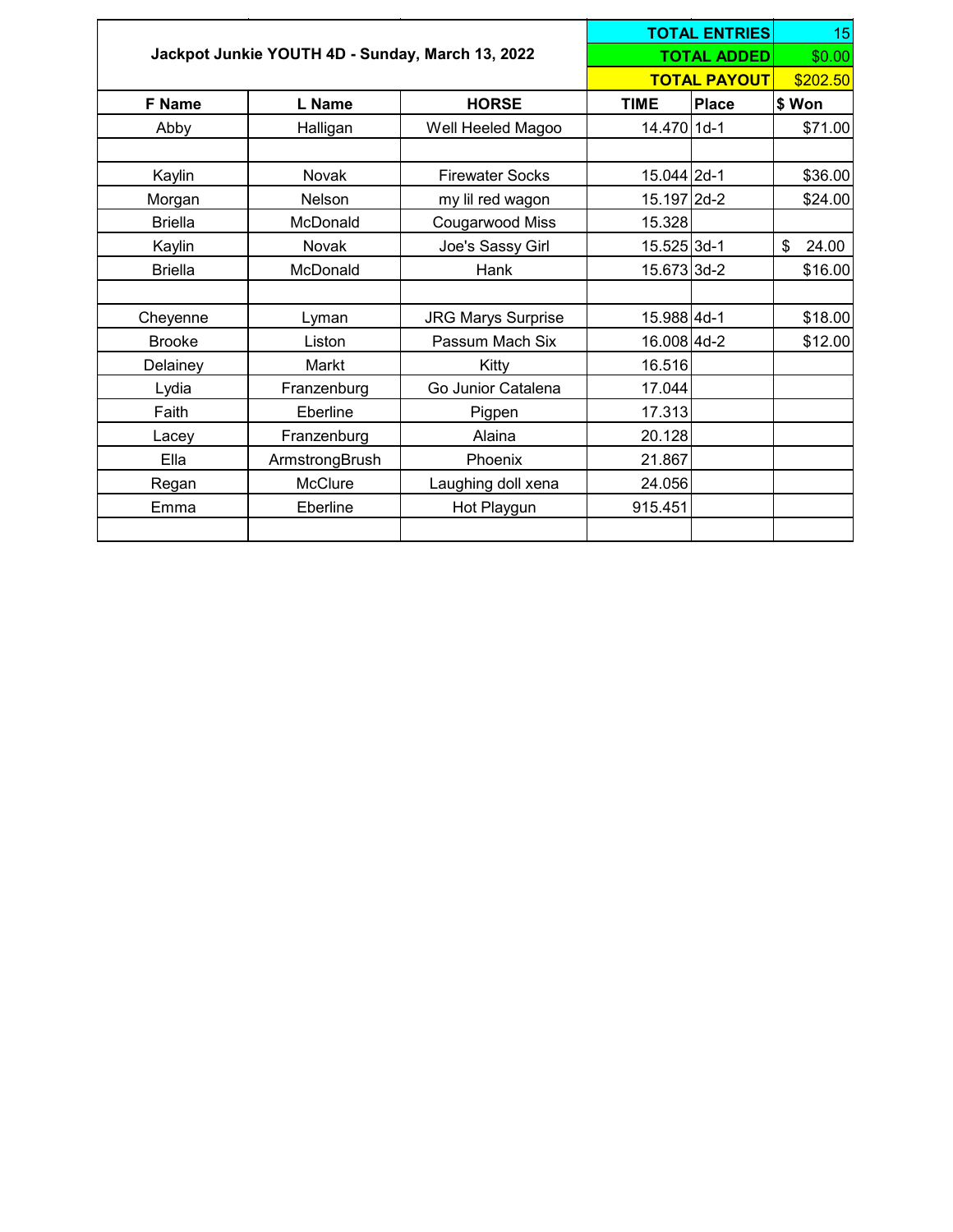|                 |                                                    | <b>TOTAL ENTRIES</b>       |                     | 10     |          |
|-----------------|----------------------------------------------------|----------------------------|---------------------|--------|----------|
|                 | Jackpot Junkie ADULT 4D - Saturday, MArch 12, 2022 | <b>TOTAL ADDED</b>         |                     | \$0.00 |          |
|                 |                                                    |                            | <b>TOTAL PAYOUT</b> |        | \$135.00 |
| F Name          | L Name                                             | <b>HORSE</b>               | TIME                | Place  | \$ Won   |
| Alysss          | Allen                                              | <b>KRVP Leo Rudy</b>       | 14.940              | $1d-1$ | \$47.00  |
| Cassandra       | Vesely                                             | Micky hit the deck         | 14.995              |        |          |
| Maya            | Scherkenbach                                       | Guylicious                 | 15.070              |        |          |
| Kuleen          | Smith                                              | Raz The Angel              | 15.753              | $2d-1$ | \$41.00  |
| Angela          | Sump                                               | The Classy Bartender       | 15.793              |        |          |
| Stefanie        | Baas                                               | <b>Streakin Bug Passum</b> | 16.097              | $3d-1$ | \$27.00  |
| <b>Stefanie</b> | Baas                                               | <b>Hustlin For Tacos</b>   | 17.203              | $4d-1$ | \$20.00  |
| Keleen          | Warren                                             | A Beautiful Thief          | 20.182              |        |          |
| Keleen          | Warren                                             | Go Junior Catalena         | 21.865              |        |          |
| Celsey          | Clair                                              | My Cats Easy Money         | 914.298             |        |          |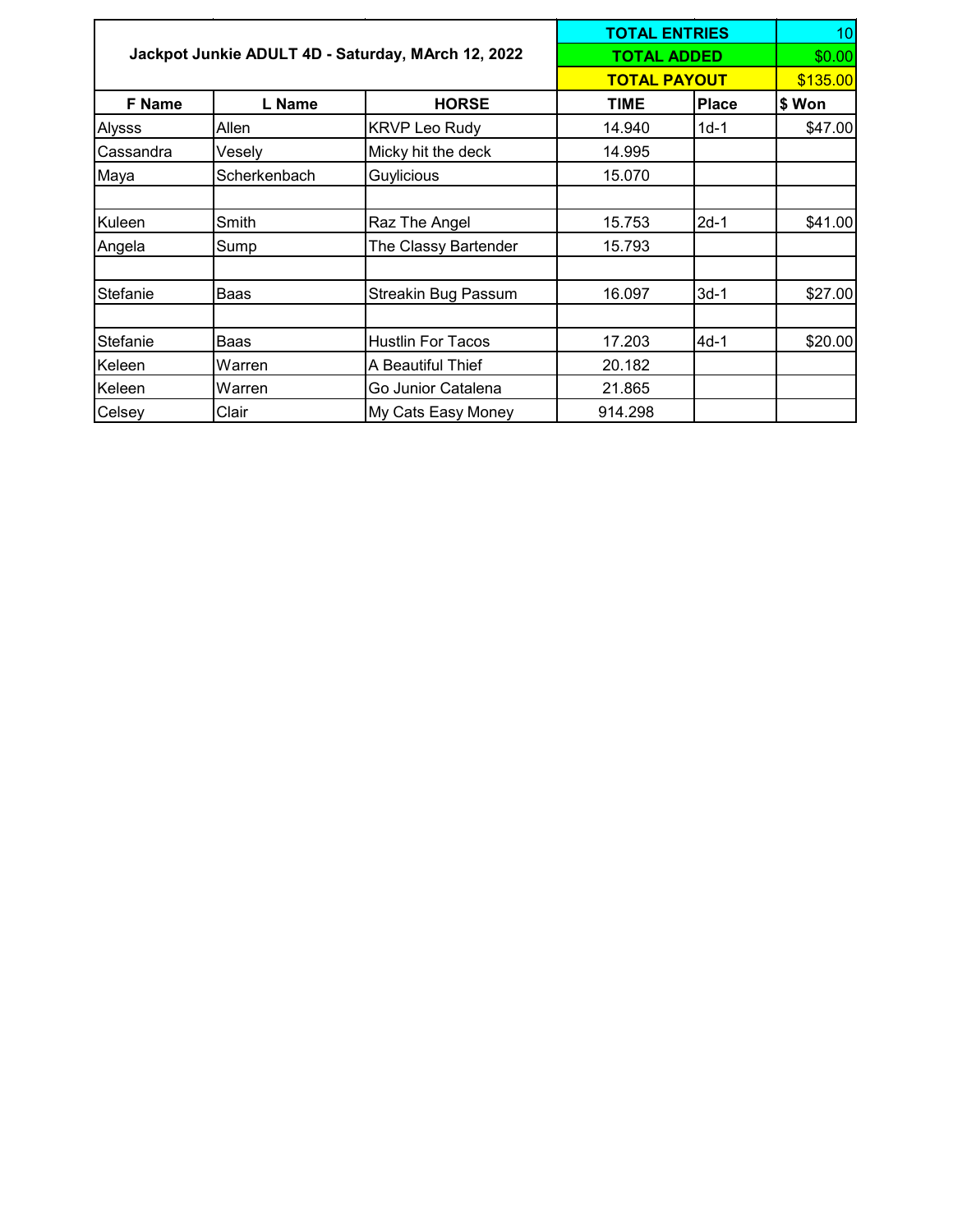|                         | Jackpot Junkie ADULT 4D - Sunday, March 13, 2022 |                            | <b>TOTAL ENTRIES</b><br><b>TOTAL ADDED</b> |              |         |
|-------------------------|--------------------------------------------------|----------------------------|--------------------------------------------|--------------|---------|
|                         |                                                  |                            | <b>TOTAL PAYOUT</b>                        | \$108.00     |         |
| <b>F</b> Name           | L Name                                           | <b>HORSE</b>               | TIME                                       | <b>Place</b> | \$ Won  |
| Celsey                  | Clair                                            | My Cats Easy Money         | 14.730                                     | $1d-1$       | \$38.00 |
| Payton                  | Erritt                                           | Shoot Yeah Ima Romeo       | 14.912                                     |              |         |
| Maya                    | Scherkenbach                                     | Guylicious                 | 14.994                                     |              |         |
|                         |                                                  |                            |                                            |              |         |
| Angela                  | Sump                                             | The Classy Bartender       | 15.687                                     | $2d-1$       | \$32.00 |
|                         |                                                  |                            |                                            |              |         |
| Stefanie                | Baas                                             | <b>Streakin Bug Passum</b> | 15.843                                     | $3d-1$       | \$22.00 |
| Chelsea                 | Minor                                            | CH Racys Cash              | 15.846                                     |              |         |
|                         |                                                  |                            |                                            |              |         |
| Keleen                  | Warren<br>A Beautiful Thief                      |                            | 16.803                                     | $4d-1$       | \$16.00 |
| <b>Stefanie</b><br>Baas |                                                  | <b>Hustlin For Tacos</b>   | 17.207                                     |              |         |
|                         |                                                  |                            |                                            |              |         |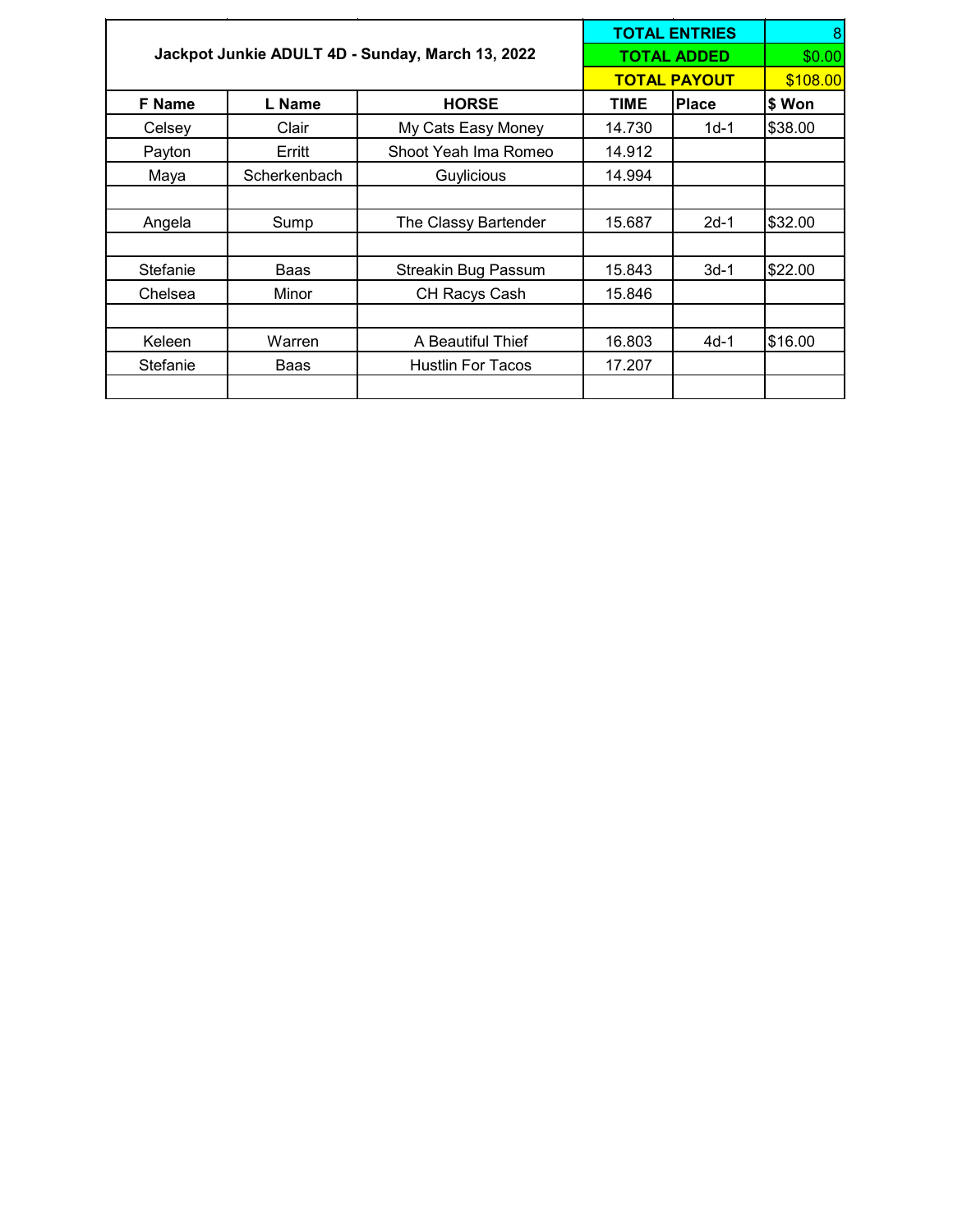|                |                                                      |                      | <b>TOTAL ENTRIES</b><br><b>TOTAL ADDED</b><br><b>TOTAL PAYOUT</b> |              |         |
|----------------|------------------------------------------------------|----------------------|-------------------------------------------------------------------|--------------|---------|
|                | Jackpot Junkie Masters 4D - Saturday, March 12, 2022 |                      |                                                                   |              |         |
|                |                                                      |                      |                                                                   |              |         |
| <b>F</b> Name  | L Name                                               | <b>HORSE</b>         | TIME                                                              | <b>Place</b> | \$ Won  |
| <b>Shaunae</b> | Overturf                                             | KD Berts Moon Bug    | 15.681                                                            | $1d-1$       | \$27.00 |
| Lisa           | Luther                                               | Zips Jettincash Chaz | 915.349                                                           |              |         |
|                |                                                      |                      |                                                                   |              |         |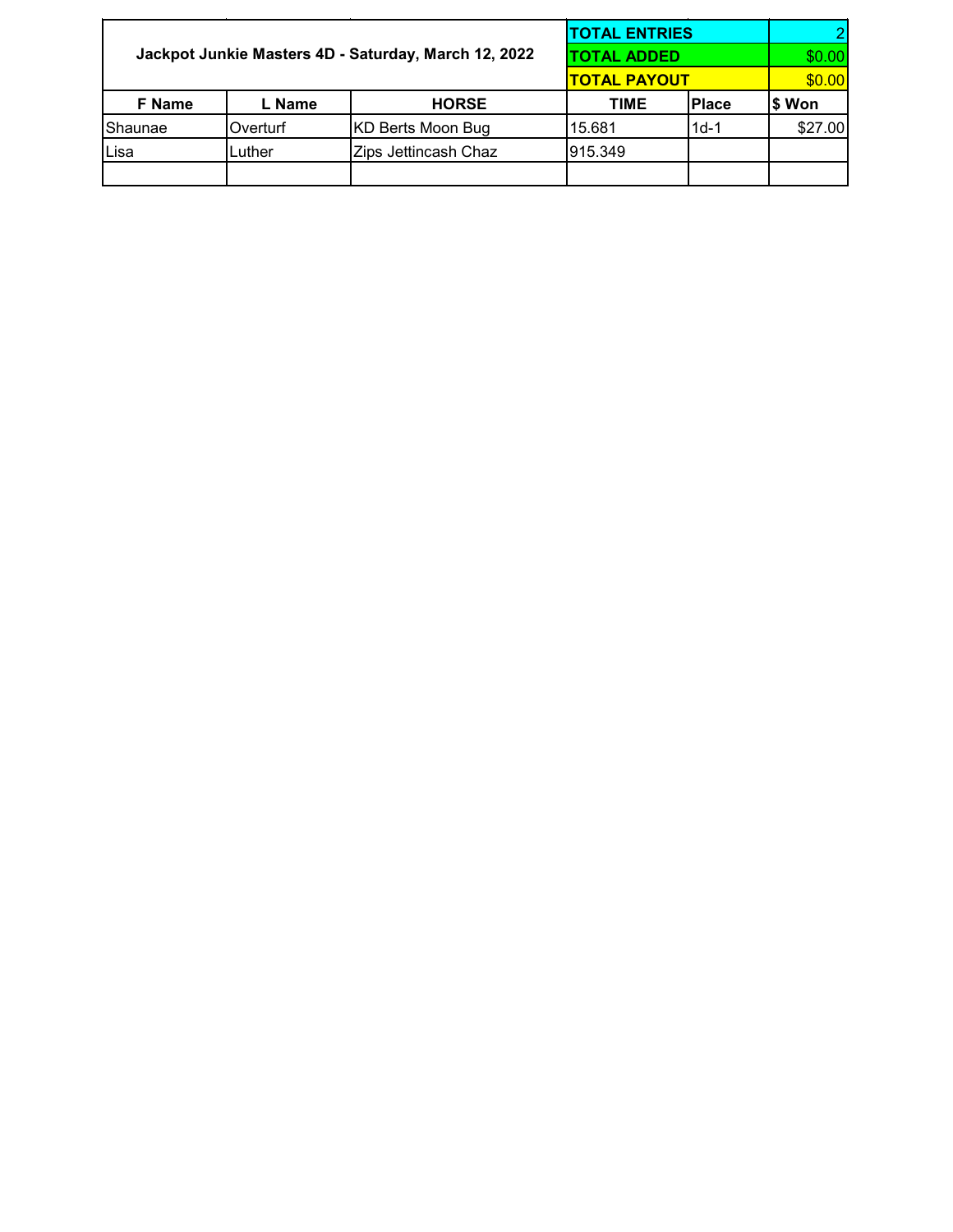|               |          | Jackpot Junkie MASTERS 4D - Sunday, MArch 13, 2022 | <b>TOTAL ENTRIES</b><br><b>TOTAL ADDED</b> |              | \$0.00  |
|---------------|----------|----------------------------------------------------|--------------------------------------------|--------------|---------|
|               |          | <b>TOTAL PAYOUT</b>                                |                                            | \$27.00      |         |
| <b>F</b> Name | L Name   | <b>HORSE</b>                                       | TIME                                       | <b>Place</b> |         |
| Shaunae       | Overturf | KD Berts Moon Bug                                  | 15.597                                     | $1d-1$       |         |
|               |          |                                                    |                                            |              |         |
| Kim           | Hillenga | Jake                                               | 28.878                                     | $4D-1$       | \$11.00 |